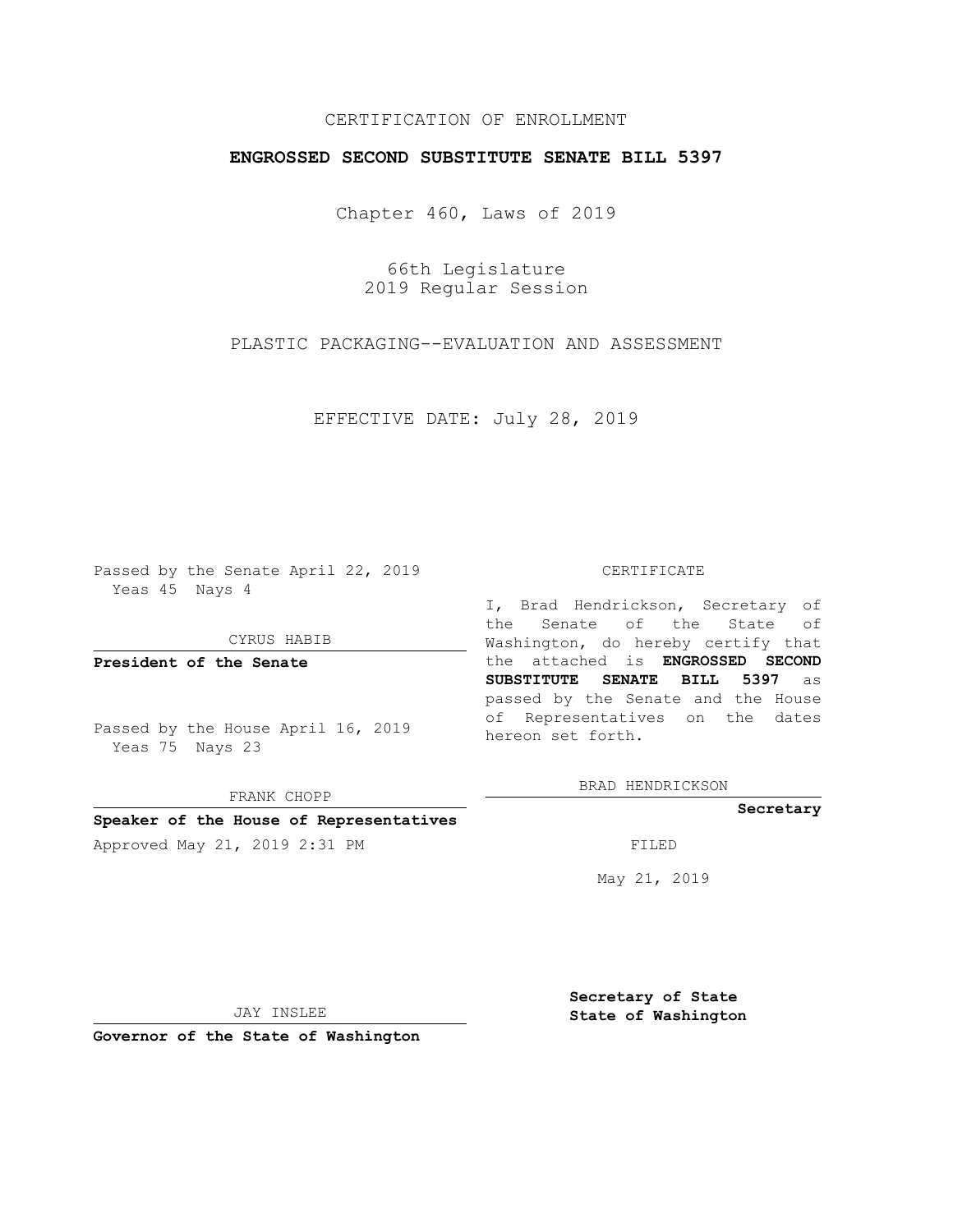### **ENGROSSED SECOND SUBSTITUTE SENATE BILL 5397**

AS AMENDED BY THE HOUSE

Passed Legislature - 2019 Regular Session

# **State of Washington 66th Legislature 2019 Regular Session**

**By** Senate Ways & Means (originally sponsored by Senators Rolfes, Carlyle, Darneille, Saldaña, Hasegawa, Hunt, and Kuderer)

READ FIRST TIME 03/01/19.

 AN ACT Relating to the responsible management of plastic packaging; adding a new chapter to Title 70 RCW; creating a new 3 section; and providing an expiration date.

BE IT ENACTED BY THE LEGISLATURE OF THE STATE OF WASHINGTON:

NEW SECTION. **Sec. 1.** (1) The legislature finds that:

 (a) Convenient and environmentally sound product stewardship programs that include collecting, transporting, and reuse, recycling, or the proper end-of-life management of unwanted products help protect Washington's environment and the health of state residents;

 (b) Unwanted products should be managed where priority is placed on prevention, waste reduction, source reduction, recycling, and 12 reuse over energy recovery and landfill disposal; and

 (c) Producers of plastic packaging should consider the design and management of their packaging in a manner that ensures minimal environmental impact. Producers of plastic packaging should be involved from design concept to end-of-life management to incentivize innovation and research to minimize environmental impacts.

 (2) Additionally, the legislature finds that, through design and innovation, industry should strive to achieve the goals of recycling one hundred percent of packaging, using at least twenty percent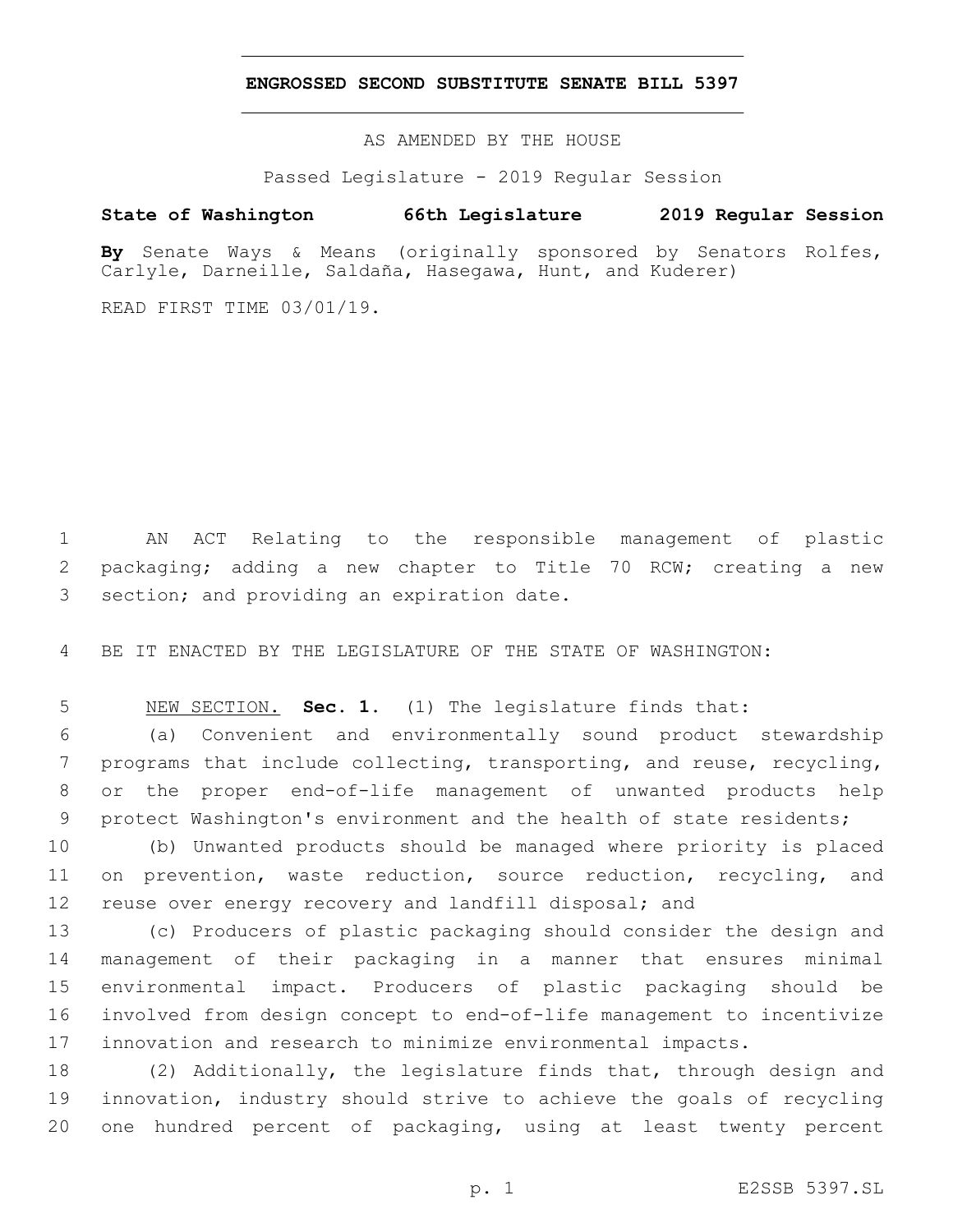postconsumer recycled content in packaging, and reducing plastic packaging when possible to optimize the use to meet the need.

 (3) The legislature intends that the department, through a consultative process with industry and consumer interest, develop options to reduce plastic packaging in the waste stream for 6 implementation by January 1, 2022.

 NEW SECTION. **Sec. 2.** The definitions in this section apply throughout this chapter unless the context clearly requires otherwise.

 (1) "Brand" means a name, symbol, word, or mark that identifies a product, rather than its components, and attributes the covered product to the owner of the brand as the producer.

(2) "Department" means the department of ecology.

 (3) "Producer" means a person who has legal ownership of the brand, brand name, or cobrand of plastic packaging sold in or into 16 Washington state.

(4) "Recycling" has the same meaning as defined in RCW 70.95.030.

 (5) "Stakeholder" means a person who may have an interest in or be affected by the management of plastic packaging.

 NEW SECTION. **Sec. 3.** (1) The department must evaluate and assess the amount and types of plastic packaging sold into the state as well as the management and disposal of plastic packaging. When 23 conducting the evaluation, the department must ensure that producers, 24 providers of solid waste management services, and stakeholders are consulted. The department must produce a report that includes:

26 (a) An assessment of the:

 (i) Amount and types of plastic packaging currently produced in 28 or coming into the state by category;

 (ii) Full cost of managing plastic packaging waste, including the cost to ratepayers, businesses, and others, with consideration given 31 to costs that are determined by volume or weight;

 (iii) Final disposition of all plastic packaging sold into the state, based on current information available at the department;

 (iv) Costs and savings to all stakeholders in existing product stewardship programs where they have been implemented including, where available, the specific costs for the management of plastic 37 packaging;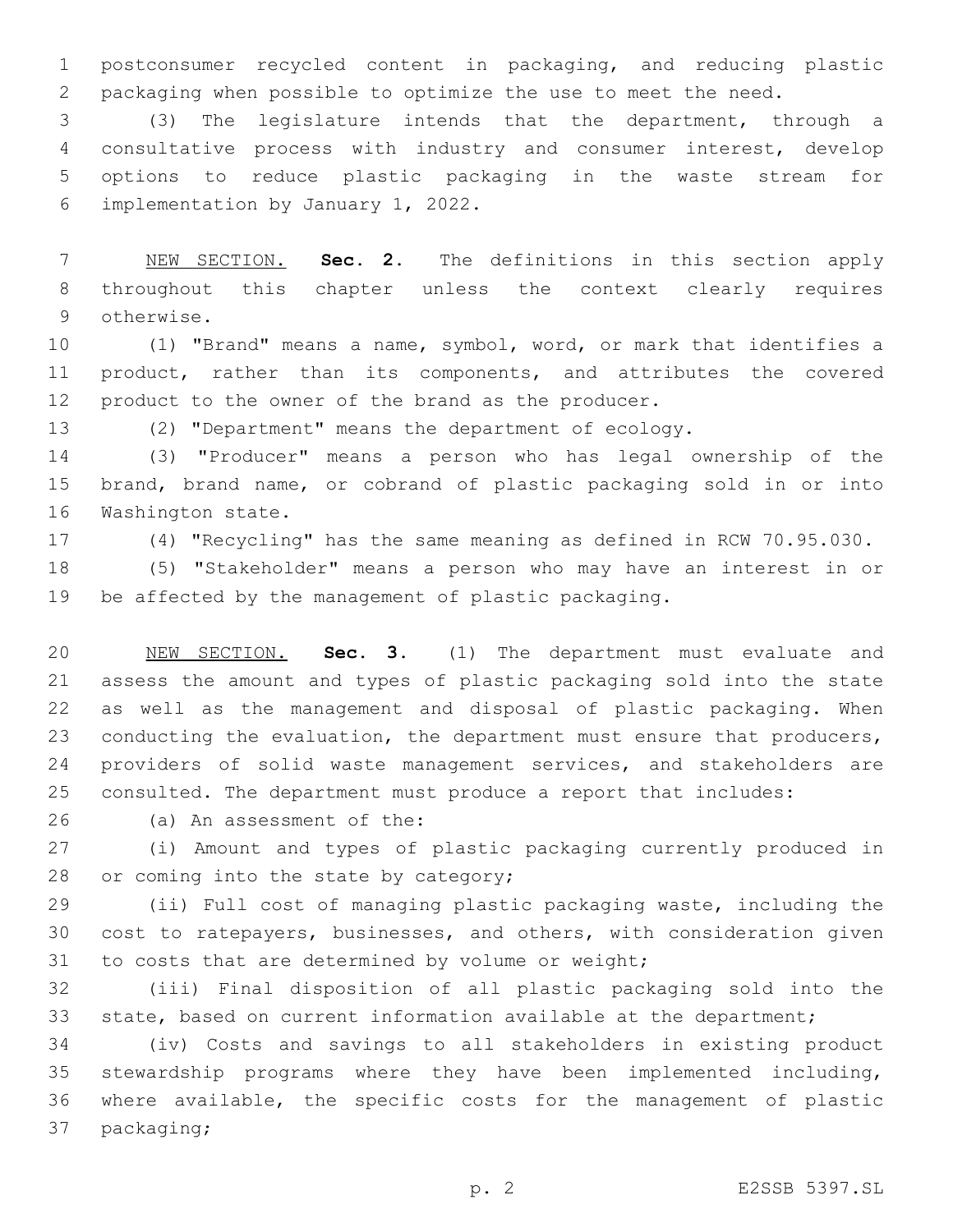(v) Infrastructure necessary to manage plastic packaging in the 2 state;

 (vi) Contamination and sorting issues facing the current plastic 4 packaging recycling stream; and

 (vii) Existing organizations and databases for managing plastic packaging that could be employed for use in developing a program in 7 the state;

(b) A compilation of:8

 (i) All the programs currently managing plastic packaging in the state, including all end-of-life management and litter and 11 contamination cleanup; and

 (ii) Existing studies regarding the final disposition of plastic packaging and material recovery facilities residual composition, including data on cross-contamination of other recyclables, contamination in compost, and brand data in litter when available;

 (c) A review and identification of businesses in Washington that use recycled plastic material as a feedstock or component of a 18 product produced by the company; and

 (d) A review of industry and any other domestic or international 20 efforts and innovations to reduce, reuse, and recycle plastic and chemically recycle packaging, utilize recycled content in packaging, and develop new programs, systems, or technologies to manage plastics including innovative technologies such as pyrolysis and gasification processes to divert recoverable polymers and other materials away from landfills and into valuable raw, intermediate, and final 26 products.

 (2) The department must contract with a third-party independent consultant to conduct the evaluation and assessment as required under subsection (1) of this section. In developing the recommendations, the department must ensure consistency with the federal food, drug, 31 and cosmetic act (21 U.S.C. Sec. 301 et. seq).

 (3)(a) By October 31, 2020, the department must submit a report on the evaluation and assessment of plastic packaging to the appropriate committees of the legislature. The department must cite the sources of information that it relied upon in the report and that the independent consultant relied upon in the assessment, including 37 any sources of peer-reviewed science.

(b) The report required under this subsection must include: